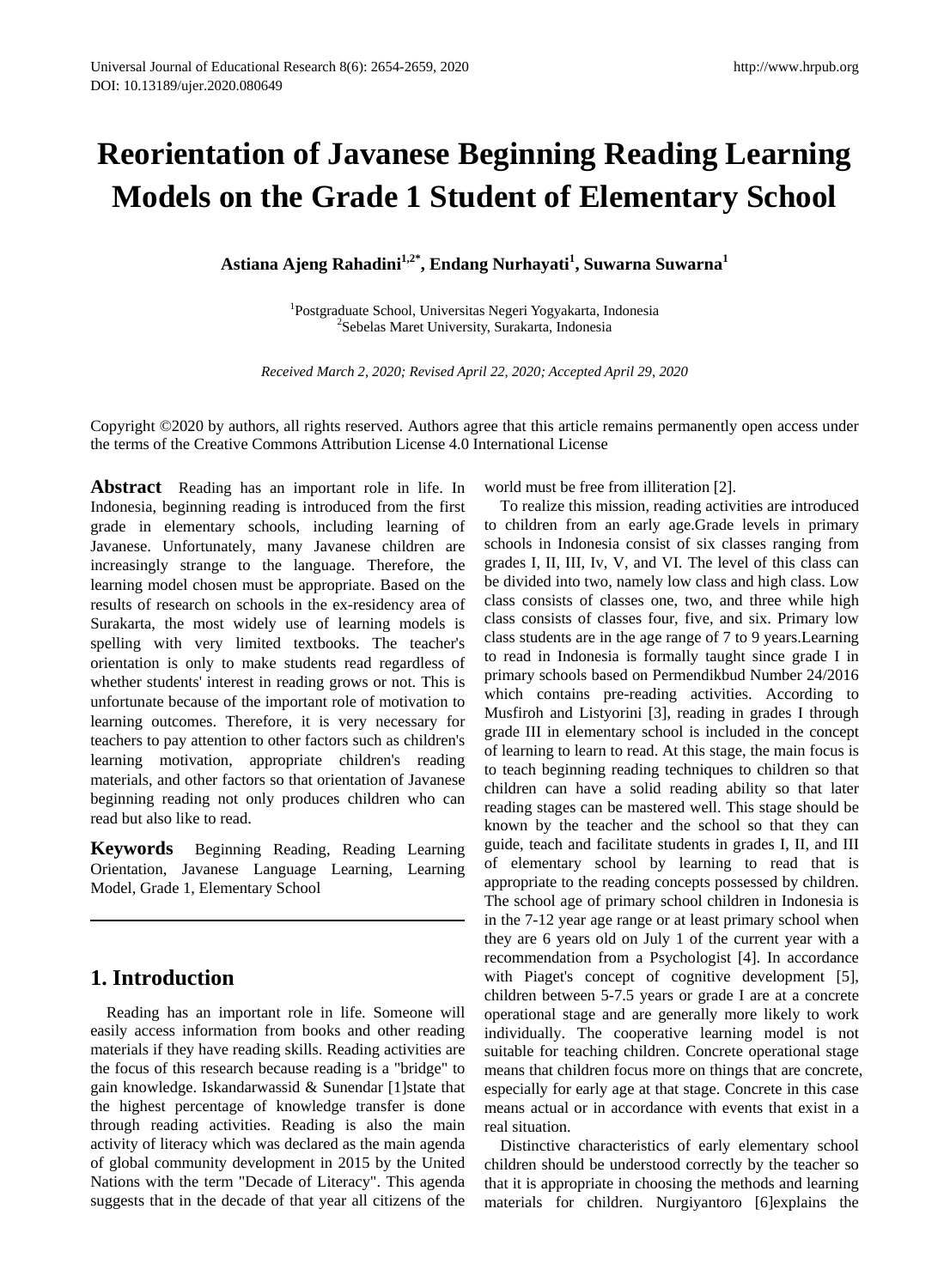characteristics of reading books that are appropriate for children of this age, which include 1) narrative reading books or explanations that contain a logical sequence from simple to more complex, 2) reading books that display simple stories both concerning problems narrated, how to tell, as well as the number of characters involved, 3) reading books that display a variety of object images that may vary even in the form of diagrams or simple models, 4) narrative reading books that feature narrators that tell stories or stories that can bring children to projecting itself to another time or place. At this age children can also be involved in thinking about the problems faced by the protagonist and thinking about the continuation of the story.

No less important, the thing that must be considered is the language used in reading. Reading is one part of language development experienced by children. Of course the language most mastered by children is the first language taught and used in daily interactions at home. But unfortunately in this era, many young Javanese families do not use Javanese as their first language, so many children are unfamiliar with Javanese. Even in the Tribune Jogja Newspaper on February 28, 2018 it was mentioned that many residents of Yogyakarta consider Javanese language complicated so many parents prefer Indonesian as the language of daily communication. This is also supported by Setyawan's research [7]which shows that the mastery of Javanese among young people is decreasing because they are not accustomed to using it in daily communication.

Javanese is the regional language with the largest number of speakers in Indonesia, which is around 68.2 million people. In addition, Javanese as a regional language has its function and position set in the 1945 Constitution as a supporting element of Indonesian language whose existence is guaranteed and protected by the government. Regional languages are also used as a means to preserve and develop culture. Javanese has unique phonemes and words that are different from other languages. Therefore, learning to read Javanese should be given special attention early on so that children can read reading materials in Javanese. There are various kinds of Javanese literary works that contain teachings of moral values which should be passed down from generation to generation as Javanese way of life. If not, then the Javanese children will be increasingly foreign to the language so that gradually the Javanese language will not develop and become extinct, including the valuable literary works.

Based on this, it is very important for teachers to implement appropriate reading learning models for children. Learning models means an instructional framework that consists of guide to teach students, learning materials, and how to evaluate it. Learning models consist of five components such as syntax, social system, the principle of reaction, support system, and the last is teaching and follow-up impact. So, the reading

learning models is an instructional framework that consists of guide to teach read. The NAEYC (National Association for Education of Young Children) provides recommendations for teaching reading models for children recognizing single letters, reading the alphabet, and singing alphabet songs[8]. Meanwhile, according to Akhadiah [9], learning models that can be used to teach beginning reading are learning models of spelling, Structural-Analytic-Synthesis or SAS, said institutions, and learning models with pictorial card media. All learning models are selected by adjusting the situation and characteristics of students. Each learning model has advantages and disadvantages. This study aims to determine the model of beginning reading learning that is implemented in public and private elementary schools and the orientation that teachers want to achieve by choosing the learning model used.

# **2. Method**

This research is a type of qualitative research that aims to describe the implementation of the initial reading learning model in low grade primary schools in the ex-residency area of Surakarta and the orientation of the implementation of reading learning. The former ex-residency area of Surakarta consists of Surakarta City, Sukoharjo District, Boyolali District, Wonogiri District, Klaten District, and Karanganyar District. The population in this study is all public and private elementary schools in the ex-residency area of Surakarta. The sample of this research is 12 primary schools in 6 districts, which consist of 6 public primary schools and 6 private primary schools randomly selected. Data collection methods are by observation, interview, and document analysis. Observation is used to observe the implementation of the model of learning to begin with in the sample schools. Interviews are used to ask in more detail about the orientation and reasons for choosing the model of learning to begin with, and document analysis is used to determine the sequence of learning that has been planned in writing. The ten schools that were sampled for this study are in the following table:

|  | Table 1. List of Research School Samples |  |  |
|--|------------------------------------------|--|--|
|--|------------------------------------------|--|--|

| N <sub>0</sub> | <b>District</b> | <b>School name</b>            |
|----------------|-----------------|-------------------------------|
| 1.             | Surakarta       | SD N Mipitan No 168 Surakarta |
|                |                 | MI UO Ali Bin Abi Thalib      |
| 2.             | Sukoharjo       | SD Negeri 01 Gayam            |
|                |                 | MI Bendungan                  |
| 3.             | Boyolali        | SD N 03 Boyolali              |
|                |                 | SD Muhammadiyah               |
| 4.             | Wonogiri        | SD N 04 Wuryantoro            |
|                |                 | SD Muhammadiyah 1 Wonogiri    |
| 5.             | Klaten          | SD Negeri 1 Karangdowo        |
|                |                 | SD Muhammadiyah Klaten Utara  |
| б.             | Karanganyar     | SD N 03 Jaten                 |
|                |                 | SD Islam Al-Hadi              |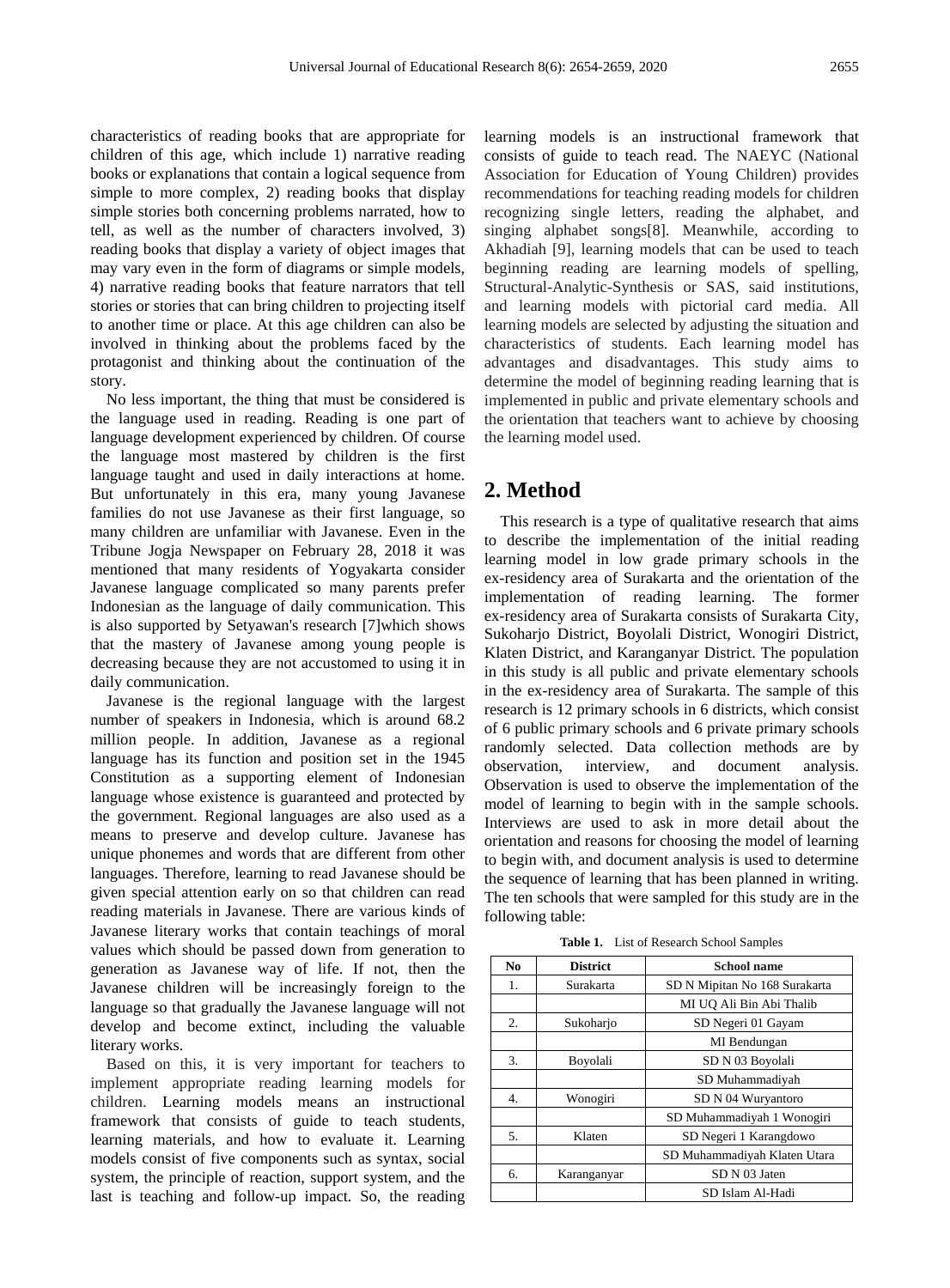# **3. Finding and Discussion**

#### **3.1. Finding**

The learning model used by teachers in learning to beginning reading in low grade elementary school students in the ex-residency area of Surakarta is spelling. More detailed data about the learning model used is in the following table.

|  | <b>Table 2.</b> The use of beginning reading learning models |  |  |  |  |
|--|--------------------------------------------------------------|--|--|--|--|
|--|--------------------------------------------------------------|--|--|--|--|

| N <sub>0</sub> | <b>District</b> | <b>School name</b>               | Learning<br><b>Model</b> used |
|----------------|-----------------|----------------------------------|-------------------------------|
| 1.             | Surakarta       | SD N Mipitan No 168<br>Surakarta | Spell                         |
|                |                 | MI UQ Ali Bin Abi<br>Thalib      | Spell                         |
| 2.             | Sukoharjo       | Sd Negeri 01 Gayam               | Spell                         |
|                |                 | MI Bendungan                     | Spell                         |
| 3.             | Boyolali        | SD N 03 Boyolali                 | Spell                         |
|                |                 | SD Muhammadiyah                  | Spell                         |
| 4.             | Wonogiri        | SD N 04 Wuryantoro               | Spell                         |
|                |                 | SD Muhammadiyah 1<br>Wonogiri    | Spell                         |
| 5.             | Klaten          | SD Negeri 1 Karangdowo           | Spell                         |
|                |                 | SD Muhammadiyah<br>Klaten Utara  | Spell                         |
| 6.             | Karanganyar     | SD N 03 Jaten                    | Spell                         |
|                |                 | SD Islam Al-Hadi                 | Spell                         |

Based on the results of the interviews, the two models were applied without any special reason. The teacher's aim is "what is important is that the child is young and can read." The following components of the beginning reading model of spelling are obtained based on the results of the study.

### **a. Syntax**

- 1. The syntax of the spelling reading learning model, namely.
- 2. The teacher enters the class, then says hello and prays.
- 3. The teacher gives an introduction to learning to read to children.
- 4. The teacher introduces letters one by one by writing one capital letter on the board followed by 5 lowercase letters, then reciting them. Starting from A-a to Z-z. The new teacher switches when the children are able to follow.
	- Teacher : "Ayo digatekke ibu nulis huruf ing papan tulis. Sing ibu tulis iki /A/ diwaca A. Coba diwaca bareng-bareng." Students : "A.."

Then the teacher recites the letters in the next line to the fifth line.

|         | Teacher : "A"                            |
|---------|------------------------------------------|
| Student | $\cdot$ "A"                              |
| Teacher | : "Ya pinter. Saiki dibacutke karo huruf |
|         | sing keloro yaiku huruf B"               |

The teacher then writes the letter B as much as 5 lines then gives an example of how to read it and is followed by the children.

Teacher : "Ya saiki nirokke ibu guru ya, iki diwaca Be.." Student : "Be..."

5. Within a day children are taught 10 letters The way to spell the alphabet by the teacher is: /a/, /be/,/ce/, /de/, /e/, /ef/, /ge/, /ha/, /i/, /je/, /ka/, /el/, /em/, /en, /o/, /pe/, /qi/, /er/, /es/, /te/, /u/, /ve/, /we/, /x/, /ye/, /zet/

6. After the third day, the teacher starts arranging letters into syllables by attaching consonants with vowels and teaching them to read using the spelling reading model.

The teacher writes BA BI BU BE BO.

Teachers *: "Ayo coba digatekke maneh tulisan huruf-huruf ing papan tulis iki. Iki* rong *huruf ibu dadekke siji. Sing pisanan. /Be/-/A/ diwaca BA. Coba ditirokke.* Student *: "Be-A..BA."*

- 7. The teacher continues to write examples of syllables from familiar letters to form words that sound. Example: letters B, A, D, U become  $B-A \rightarrow BA$  (read or spelled / be-a / [ba]  $D-U \rightarrow DU$  (read or spelled / de-u /  $\Diamond$  [du]
- 8. After understanding how to read words, the next step is the teacher teaches how to read short or simple sentences by arranging simple words that are easy to read.

The thing that gets emphasis in learning to spell Javanese language is on typical Javanese phonemes such as [dh], [d], [th], and [t] phonemes. besides the vowels in the form of allophones such as [ɔ], [U], [I],  $[\epsilon]$ 

#### **b. Social system**

To reduce boredom and boredom of students, teachers sometimes insert songs or games in the middle of the learning process.

Example:

Teacher : *"A-Be-Ce-*De*-E-Ef-Ge-Ha-I-Je-Ka-El-Em-En-O-Pe-Qi-Er-Es-Te-U-Ve-We-Ix-Ye-Ze. Ayo nyanyi bebarengan karo ibu ya."*

The children imitated the song sung by the teacher.

#### **c. The principle of reaction**

The interactions that arise in learning to read spelling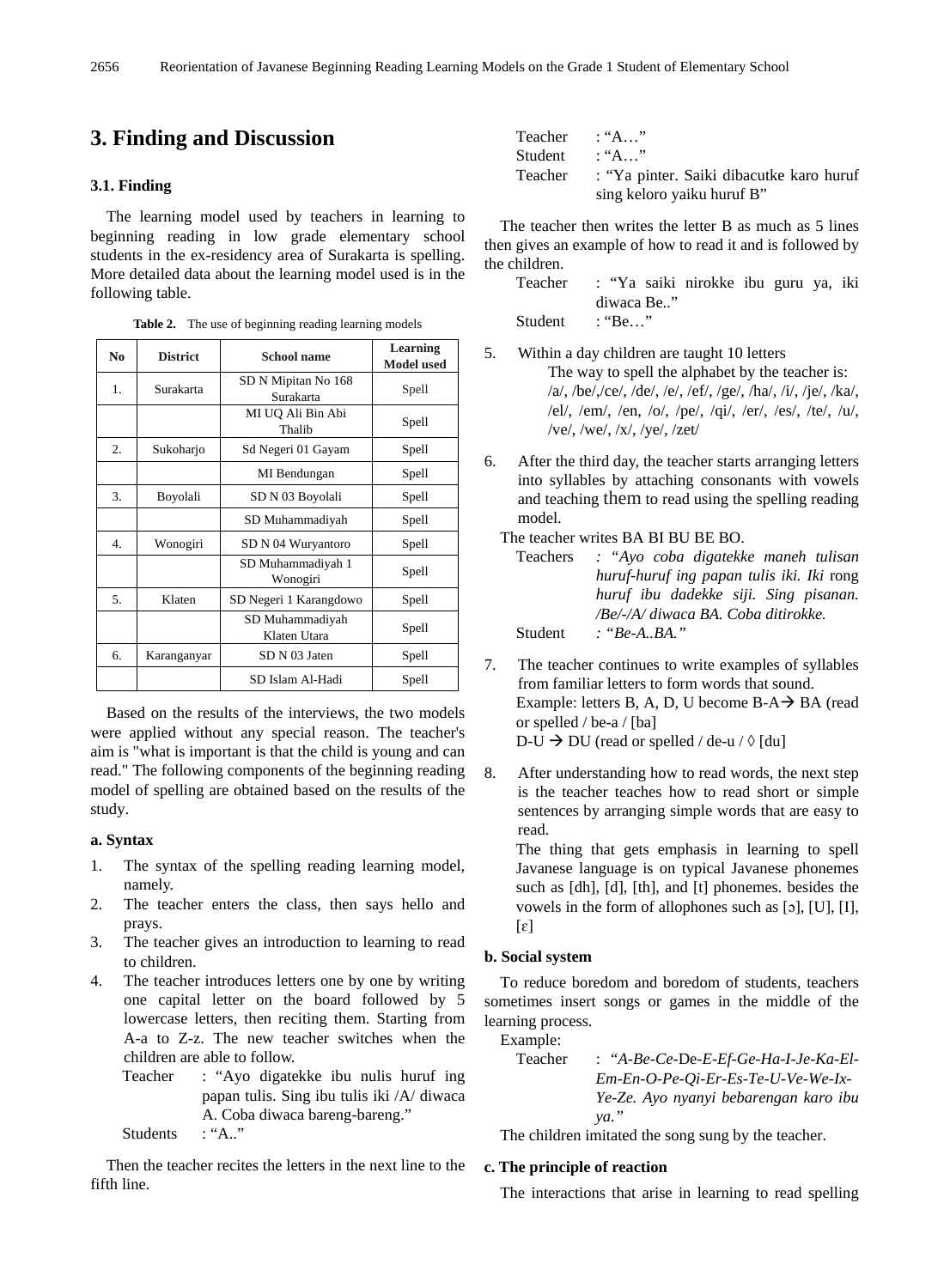and connecting do not allow students to ask questions because the teacher dominates learning. However, teachers often give appreciation for students' abilities, such as the following example:

Teacher : *"Ya pinter…"* 

The speech is given by the teacher when the teacher gives an example of reciting letters and students can imitate well, especially when non-repetitive examples are presented, students can answer the letters correctly.

Teacher : "*Iya betul..saiki wis padha pinter maca ya.*."

This is often said by the teacher at the end of the stage (single letter reading, syllable, word) when students can read correctly.

#### **d. Support system**

Supporting facilities used for learning are Javanese language textbooks and student worksheets. The textbooks used included: Wasis Bases, I Can Basa, and Pinter Basa. During the interview to find out the teacher's opinion about the quality of the book used, ten interviewees said that the book used had a load that was too high or difficult to accept for elementary school children. There is one school that uses pictorial card media, namely SD N 04 Wuryantoro Wonogiri

e. Teaching and follow-up impacts:

The impact of teaching from the application of the spelling reading model is that students become memorized alphabetically. Meanwhile the follow-up effect of implementing the spelling reading model is that students can read.

## **4. Discussion**

Judging from the implementation of the beginning of reading learning in various elementary schools in the former residency of Surakarta, the dominant learning model used by paraguru is the spelling learning model. The spelling learning model has the main goal of making students can read.

This goal seems to be the only goal of learning to read. Though there are other factors that also play a role in improving reading skills, namely reading interest. Spelling skills are not related to reading skills [10]. Children who have poor spelling skills may not necessarily have low reading skills.

Utomo [11]states that motivation is the most dominant factor in determining learning outcomes, including learning to read. Learning motivation is a factor that underlies a learner who has the desire, interest, encouragement, and awareness to carry out various learning activities so that learning outcomes can be improved. The teacher should not only be oriented towards cognitive abilities but also the motivation of learning possessed by students, including in learning to read.

Based on the characteristics of elementary school students grade I which is a period of transition from playing to learning formally, one of the efforts that can be used to increase motivation to learn is not to abandon aspects of play or physical involvement in learning activities. Some teachers in the sample schools have implemented it with the aim that students do not get bored in monotonous spelling activities. One of the learning models that has proven to be effective in the language learning process of first grade students in elementary schools is TPR (Total Physical Response) [12]. The TPR learning model involves a variety of physical activities in teaching various vocabulary to elementary school children in grade 1. Students look happy and enthusiastic when following vocabulary learning with instructions that ask them to move and not just sit and learn to read. The feeling of pleasure makes them not feel bored when learning takes place so that knowledge is more easily accepted.

Another interesting learning model for children is storytelling [13]. Storytelling is one of the learning activities used in learning vocabulary and developing children's literacy. The teacher draws the child's attention through speech, pauses, expressions, and prosody. This makes children interested and involved in the story so that love for literacy develops.

Based on the research of Schaars & Verhoeven [14] other factors that determine children's reading abilities are in addition to the methods used to learn to read, namely phonological awareness, mastered vocabulary, word decoding skills, and short-term memory skills.

The habit of reading is indeed not able to grow instantly but it must be familiarized. Based on a UNESCO survey in 2011 the index level of interest in reading Indonesian people was only 0.001%[15]. This means, in Indonesia only 1 in 1000 people in Indonesia reads books seriously. Silinkas & Nurmi [16]state that there is a positive relationship between reading activities of parents at home with reading skills of kindergarten and elementary school children. Therefore, one's reading ability is arguably not only a product of reading learning but also a habit that is cultivated in the family environment through parental participation. Children are accomplished imitators, including imitating the reading habits of parents. Parents who like to read will also pay more attention to the availability of reading material at home so that children have more learning resources to read.

In Indonesia, efforts to formally develop a love for reading have been initiated by the government through the Minister of Education and Culture Regulation No. 23 of 2015, one of which is through the School Literacy Movement (GLS). But apparently the implementation of the School Literacy Movement was not carried out routinely in schools [17]. Based on this research around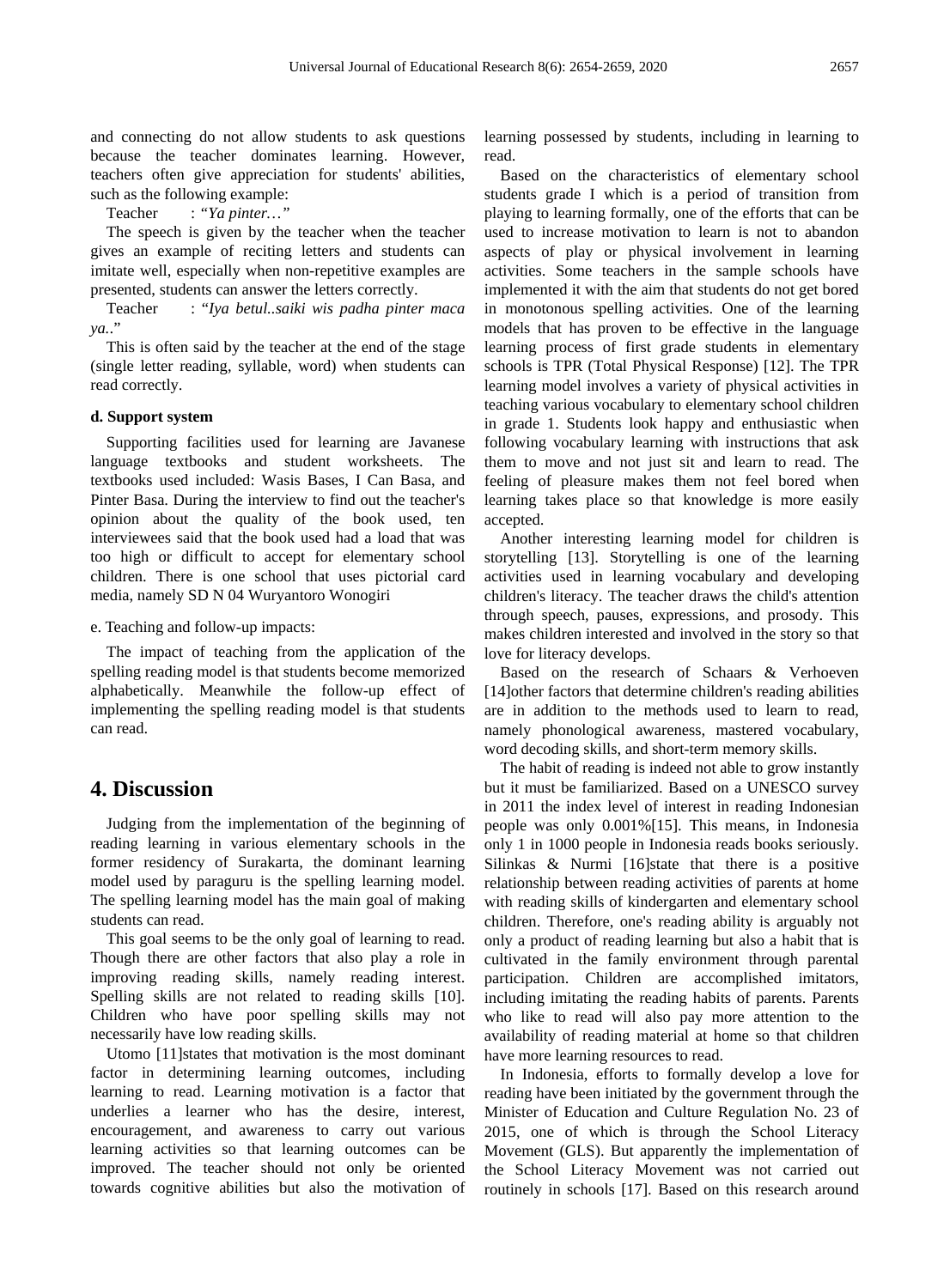40% of schools do not regularly schedule school literacy activities. Some problems that arise include the lack of reading material for elementary school students.

Based on research data, Javanese language learning is also very dependent on the textbooks used by the teacher. In fact, the teacher himself realized that the material contained in the book was too heavy and not suitable. Some schools even use LKS as teaching material. Based on Chang's research results [18]the use of these worksheets is not in accordance with the advice of experts related to language learning materials for children who should be active and interactive.

Language learning for low grade elementary school children should be emphasized on language learning materials that are meaningful, interesting, and in accordance with daily activities. This is in accordance with the principle of developing good teaching materials for children proposed by Tomlinson [19]who states that the language discourse features available for potential acquisition need to be salient, meaningful, and frequently encountered. The statement shows that teachers need to present material in the form of contexts that are truly experienced by children in real life so that they are reachable by their cognitive. This concept is in line with meaningful learning or meaningful learning formulated by Ausubel [20]. Children will be more able to construct the knowledge provided if they can feel the benefits and use the knowledge directly in the real world.

Meanwhile, the interesting aspects can be highlighted by focusing on the textbook illustrations. Based on the results of Utomo's research [11], illustrated textbooks are appropriate for primary school students in grade I because they can improve reading skills and increase student motivation. The illustrations that are presented can make a child imagine, associating with the knowledge he has so that he can predict what words are appropriate for the illustrations

# **5. Conclusions**

Judging from the syntax of learning, the learning model of spelling and pictorial words applied has a short-term learning goal or orientation, ie students can read. The long-term impact is that students become fond of reading as if they are considered not important or not made as one of the significant orientations. Reading fondness shows the existence of intrinsic motivation that can encourage children to continue reading and continue to improve their reading abilities.

The textbooks used also have an influence in improving reading skills so teachers must consider the selection of textbooks. Even better, the teacher himself develops the teaching material because the teacher is the one who best knows the state of the student.

These two things must be thought out and sought

solutions through further research so that reading culture is not only a discourse but truly realized. The model of reading learning that is applied should also prioritize the realization of a culture of fond of reading so that illiteration in Indonesia can be eliminated and the level of reading ability of Indonesian children can continue to increase.

# **REFERENCES**

- [1] Iskandarwassid and D. Sunendar, "Strategi Pembelajaran Bahasa," 2011.
- [2] D. R. Olson and N. Torrance, *The Cambridge handbook of literacy*. Cambridge University Press, 2009.
- [3] T. Musfiroh and B. Listyorini, "Konstruk kompetensi literasi untuk siswa sekolah dasar," *Litera*, vol. 15, no. 1, 2016.
- [4] Minister of National Education, *Permendiknas No.2/2008*. Jakarta: Department of National Education., 2008.
- [5] J. Piaget, "The language and thought of the child (M. Gabain, Trans.)," *New York*, 1959.
- [6] B. Nurgiyantoro, "Tahapan Perkembangan Anak dan Pemilihan Bacaan Sastra Anak" dalam Cakrawala Pendidikan." Juni Tahun, 2005.
- [7] B. W. Setyawan, "Fenomena Penggunaan Unggah-Ungguh Basa Jawa Kalangan Siswa SMK di Surakarta (Phenomenom of the Using Unggah-Ungguh Basa Jawa of Vocational High School Student in Surakarta)," *Widyaparwa*, vol. 46, no. 2, pp. 145–156, 2018.
- [8] J. W. Santrock, "Life span development: Perkembangan masa hidup," *Jakarta: Erlangga*, vol. 31, 2002.
- [9] S. Akhadiah, "Membaca sebagai Keterampilan Dasar," *Jakarta: Depdikbud*, 1991.
- [10] M. Gangl, K. Moll, C. Banfi, S. Huber, G. Schulte-Körne, and K. Landerl, "Reading strategies of good and poor readers of German with different spelling abilities," *J. Exp. Child Psychol.*, vol. 174, pp. 150–169, 2018.
- [11] F. B. B. Utomo, "Developing illustrated story books to improve beginning reading skills and learning motivation," *J. Prima Edukasia*, vol. 6, no. 2, pp. 118–128, 2018.
- [12] I. Sariyati, "The effectiveness of TPR (Total Physical Response) method in English vocabulary mastery of elementary school children," *Parol. J. Linguist. Educ.*, vol. 3, no. 1 April, pp. 50–64, 2013.
- [13] A. Cekaite and P. Björk-Willén, "Enchantment in storytelling: co-operation and participation in children's aesthetic experience," *Linguist. Educ.*, vol. 48, pp. 52–60, 2018.
- [14] M. M. H. Schaars, E. Segers, and L. Verhoeven, "Cognitive and linguistic precursors of early first and second language reading development," *Learn. Individ. Differ.*, vol. 72, pp. 1–14, 2019.